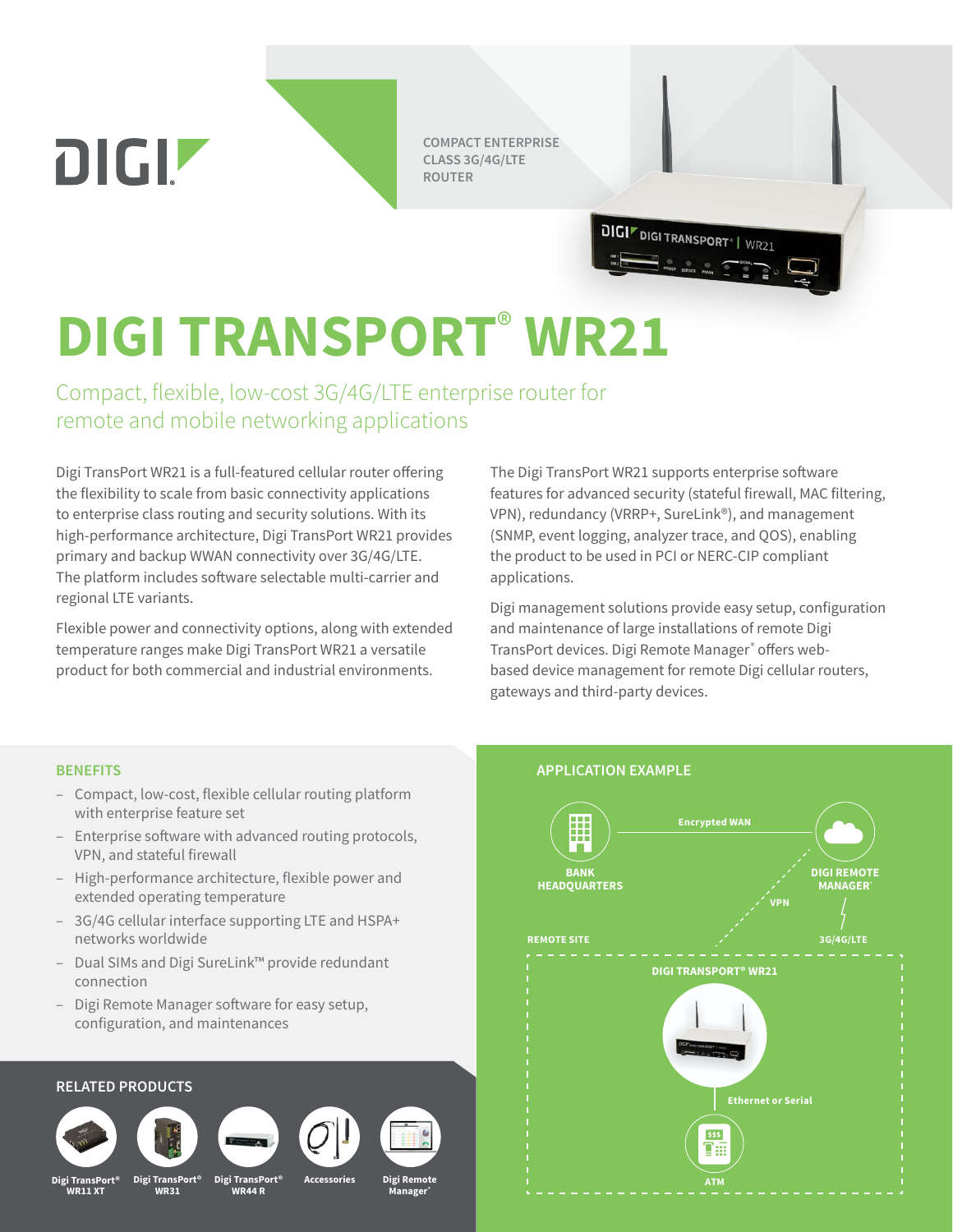# **SPECIFICATIONS**

# Digi TransPort® WR21

| <b>WIRELESS INTERFACES</b>  |                                                                                                                                                                                       |
|-----------------------------|---------------------------------------------------------------------------------------------------------------------------------------------------------------------------------------|
| CELLULAR*                   |                                                                                                                                                                                       |
| LTE - NORTH AMERICA (M5)    | LTE CAT 4: 700(B12,13)/850(B5)/AWS(B4)/1900(B2)<br>3G HSPA+: 850/1900 MHz<br>Transfer rate (max): 150 Mbps down, 50 Mbps up<br>Approvals: PTCRB, AT&T, Telus (pending)                |
| LTE - EMEA/APAC (M7)        | LTE CAT 4: 800(B20)/900(B8)/1800(B3)/2100(B1)/2600(B7)<br>HSPA: 900/2100 MHz<br>EDGE: 900/1800 MHz<br>Transfer rate (max): 150 Mbps down, 50 Mbps up<br>Approvals: Vodafone (pending) |
| LTE 450 - EMEA/APAC (M2)    | LTE CAT 3: 450(B31)/800(B20)/1800(B3)/2600 (B7)<br>HSPA+: 900/2100 MHz<br>EDGE: 900/1800 MHz<br>Transfer rate (max): 100 Mbps down, 50 Mbps up                                        |
| <b>GLOBAL HSPA+ (U9)</b>    | 3G HSPA+: 850/900/1700AWS/1900/2100 MHz<br>2G EDGE/GPRS: 850/900/1800/1900 MHz<br>Transfer rate (max): 21 Mbps down, 5.76 Mbps up<br>Approvals: PTCRB, Vodafone                       |
| <b>EMEA CDMA EV-DO (D5)</b> | 3G EVDO Rev B: 450 MHz<br>2G 1XRTT: 450 MHz<br>Transfer rate (max): 14.7Mbps down, 5.4Mbps up                                                                                         |
| <b>GSM-R (R5)</b>           | 900/1800/1900 MHz (TRM-5); GPRS Class 10; Transfer rate (max): 42.8 Kbps up, 85.6 Kbps down                                                                                           |
| <b>CONNECTORS</b>           | (2) 50 $\Omega$ SMA (center pin: female)                                                                                                                                              |
| <b>SIM SLOTS</b>            | (2) Mini-SIM (2FF)                                                                                                                                                                    |
| <b>SIM SECURITY</b>         | Optional SIM slot cover plate                                                                                                                                                         |
| GPS**                       |                                                                                                                                                                                       |
| <b>CHANNELS</b>             | 12 channel, continuous tracking                                                                                                                                                       |
| <b>SENSITIVITY</b>          | Tracking1: -161 dBm; Acquisition2 (Assisted, non-LTE): -158 dBm; Acquisition (Assisted, LTE): -153 dBm;<br>Acquisition (Standalone): -145 dBm                                         |
| <b>PROTOCOL</b>             | NMEA 0183 V3.0                                                                                                                                                                        |
| <b>COLD START</b>           | $< 0.2 \, \text{m/s}$                                                                                                                                                                 |
| <b>HORIZONTAL ACCURACY</b>  | $<$ 2 m (50%); $<$ 5 m (90%)                                                                                                                                                          |
| <b>VELOCITY ACCURACY</b>    | $< 0.2 \, \text{m/s}$                                                                                                                                                                 |
| <b>OTHER</b>                |                                                                                                                                                                                       |
| <b>ADDITIONAL FEATURES</b>  | Send GPS via UDP/IP, TCP/IP (up to two destinations) or serial; Customize and/or send data using Python; GPS status query;<br>Time source capable                                     |
| <b>WIRED INTERFACES</b>     |                                                                                                                                                                                       |
| <b>SERIAL</b>               |                                                                                                                                                                                       |
| <b>PORTS</b>                | $(1)$ DB-9; DCE                                                                                                                                                                       |
| <b>DTE/DCE</b>              | DCE                                                                                                                                                                                   |
| <b>SIGNAL SUPPORT</b>       | TXD, RXD, RTS, CTS, DTR, DCD, DSR, RI                                                                                                                                                 |
| <b>FLOW CONTROL</b>         | Software (XON/XOFF), hardware supported                                                                                                                                               |
| <b>ETHERNET</b>             |                                                                                                                                                                                       |
| <b>PORTS</b>                | (2) RJ-45; 10/100 Mbps (auto-sensing)                                                                                                                                                 |
| <b>USB</b>                  |                                                                                                                                                                                       |
| <b>PORTS</b>                | (1) USB 2.0 Type A                                                                                                                                                                    |

\* Transfer rates are theoretical and network operator dependent.

\*\* Optional hardware.

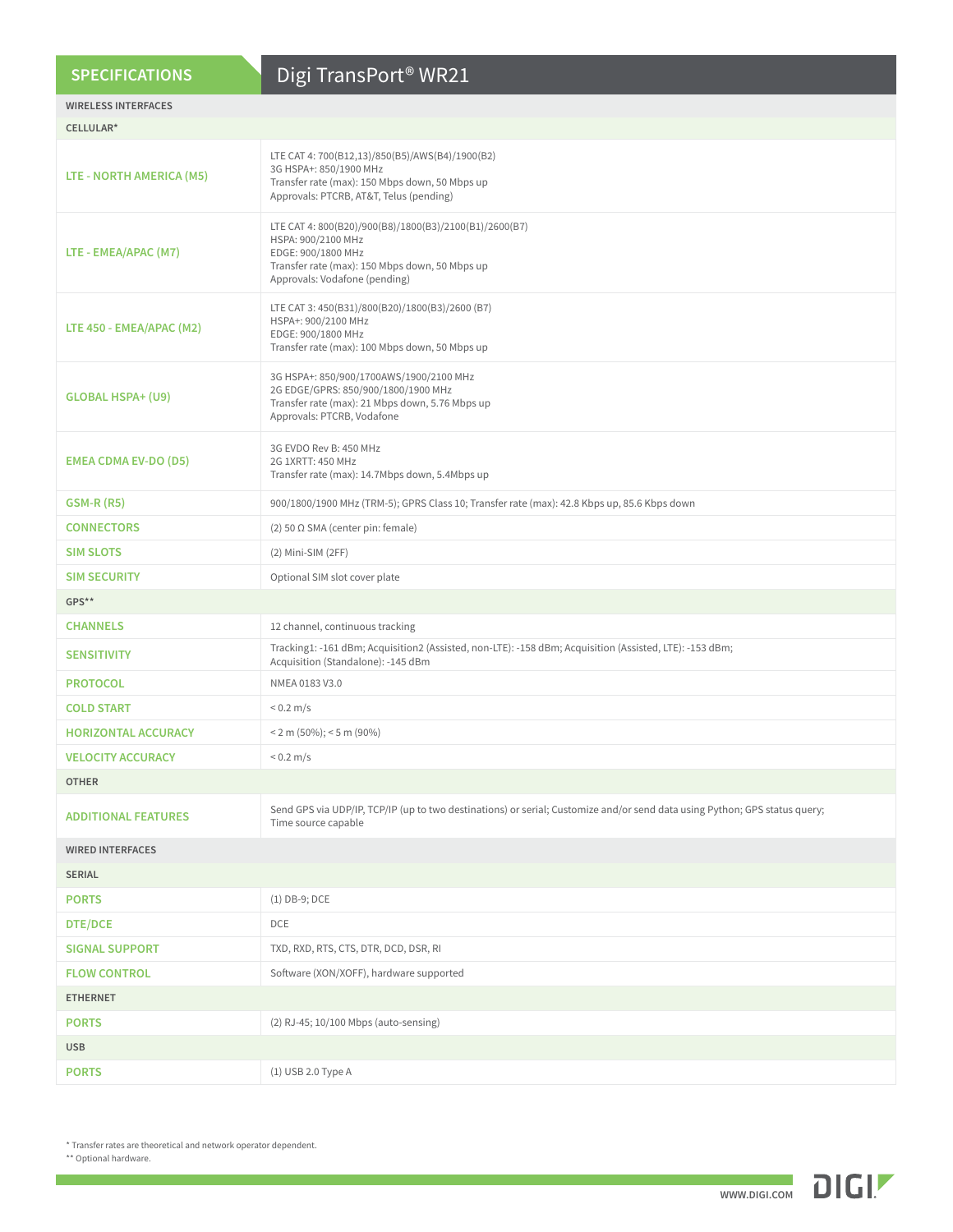| <b>SPECIFICATIONS</b>                              | Digi TransPort <sup>®</sup> WR21                                                                        |
|----------------------------------------------------|---------------------------------------------------------------------------------------------------------|
| <b>MANAGEMENT</b>                                  |                                                                                                         |
| <b>REMOTE MANAGEMENT</b>                           | Digi Remote Manager (cloud based); SNMP v1/v2c/v3 (user installed/managed)                              |
| <b>LOCAL MANAGEMENT</b>                            | Web interface (HTTP/HTTPS); CLI (Telnet, SSH, SMS, Serial Port)                                         |
| <b>MANAGEMENT/</b><br><b>TROUBLESHOOTING TOOLS</b> | FTP, SFTP, SCP; Protocol analyzer with PCAP for Wireshark; Event logging with Syslog and SMTP; NTP/SNTP |
| <b>MEMORY</b>                                      | 128 MB NAND Flash/128 MB DDR2 SDRAM                                                                     |
| <b>POWER</b>                                       |                                                                                                         |
| <b>INPUT</b>                                       | 9 - 30 VDC, 18W min power source required                                                               |
| <b>CONSUMPTION</b>                                 | 4W typical (Idle); 12W typical (Peak Tx/Rx)                                                             |
| <b>CONNECTOR</b>                                   | Depending on model: Locking barrel or screw-down removeable terminal block                              |
| <b>PHYSICAL</b>                                    |                                                                                                         |
| <b>DIMENSIONS (LXWXH)</b>                          | 3.9 in x 5.2 in x 1.3 in (100 mm x 131 mm x 32 mm)                                                      |
| <b>WEIGHT</b>                                      | 1.08 lb (0.49 kg)                                                                                       |
| <b>STATUS LEDS</b>                                 | Power, Service, WWAN, 3x signal strength                                                                |
| <b>ENCLOSURE MATERIAL/RATING</b>                   | Industrial (Metal)/ IP30                                                                                |
| <b>MOUNTING</b>                                    | Brackets for wall mount & DIN rail sold separately                                                      |
| <b>ENVIRONMENTAL</b>                               |                                                                                                         |
| <b>OPERATING TEMPERATURE***</b>                    | -35° C to +70° C (Reduced cellular performance may occur above +50° C)                                  |
| <b>STORAGE TEMPERATURE</b>                         | -40 $^{\circ}$ C to +85 $^{\circ}$ C                                                                    |
| <b>RELATIVE HUMIDITY</b>                           | 0% to 95% (non-condensing) @ 25°C                                                                       |
| <b>ETHERNET ISOLATION</b>                          | 1.5 kV RMS                                                                                              |
| <b>SERIAL PORT PROTECTION (ESD)</b>                | 15 kV                                                                                                   |
| <b>HAZARDOUS (CLASS 1 DIV 2)</b>                   | Models with Serial (RS-232/422/485) compliant to ANSI/ISA-12.12.01-2015                                 |
| <b>APPROVALS</b>                                   |                                                                                                         |
| <b>CELLULAR</b>                                    | PTCRB, NAPRD.03, GCF-CC, R&TTE, EN 301 511                                                              |
| <b>SAFETY</b>                                      | UL 60950, CSA 22.2 No. 60950, EN60950                                                                   |
| <b>EMISSIONS/IMMUNITY</b>                          | CE, FCC Part 15 Class B, AS/NZS CISPR 22, EN55024, EN55022 Class B                                      |
| <b>WARRANTY</b>                                    |                                                                                                         |
| <b>PRODUCT WARRANTY</b>                            | 5 years                                                                                                 |

| <b>ENTERPRISE SOFTWARE</b> | <b>DESCRIPTION</b>                                                                                                                                                                                                                                                                                                                                                                                                                                                                                                                                |
|----------------------------|---------------------------------------------------------------------------------------------------------------------------------------------------------------------------------------------------------------------------------------------------------------------------------------------------------------------------------------------------------------------------------------------------------------------------------------------------------------------------------------------------------------------------------------------------|
| <b>PROTOCOLS</b>           | HTTP, HTTPS, FTP, SFTP, SSL, SMTP, SNMP (v1/v2c/v3), SSH, Telnet and CLI for web management;<br>Remote management via Digi Remote Manager; SMS management, protocol analyzer, ability to capture PCAP for use with Wireshark;<br>DynDNS; Dynamic DNS client compatible with BIND9/No-IP/DynDNS                                                                                                                                                                                                                                                    |
| <b>SECURITY/VPN</b>        | Stateful inspection firewall with scripting, address and port translation;<br>VPN: IPSec with IKEv1, IKEv2, NAT Traversal; SSL, SSLv2, FIPS 197, open VPN client and server; PPTP, L2TP;<br>(5) VPN tunnels (upgradable to a maximum of 50); Maximum VPN tunnels available: 5; Cryptology: SHA-1, MD5, RSA;<br>Encryption: DES, 3DES and AES up to 256-bit (CBC mode for IPsec); Authentication: RADIUS, TACACS+, SCEP for X.509 certificates;<br>Content filtering (via 3rd party); MAC address filtering; VLAN support; Ethernet port isolation |
| <b>ROUTING/FAILOVER</b>    | IP pass-through; NAT, NAPT with IP port forwarding; Ethernet bridging; GRE; Multicast routing;<br>Routing protocols: PPP, PPPoE, RIP (v1, v2) OSPF, SRI, BGP, iGMP routing (multicast);<br>RSTP (Rapid Spanning Tree Protocol); IP failover: VRRP, VRRP+TM; Automatic failover/failback to second GSM network/standby APN;<br>Verizon NEMO/DMNR for primary wireless access                                                                                                                                                                       |
| <b>OTHER PROTOCOLS</b>     | DHCP; Dynamic DNS client compatible with BIND9/No-IP/DynDNS; QoS via TOS/DSCP/WRED; Modbus UDP/TCP to serial; X.25 including<br>XOT, SNA/IP, TPAD and PAD; Protocol switch; Modbus bridging for connecting diverse field assets                                                                                                                                                                                                                                                                                                                   |

\*\*\* Standard temperature power supplies may reduce temperature range.